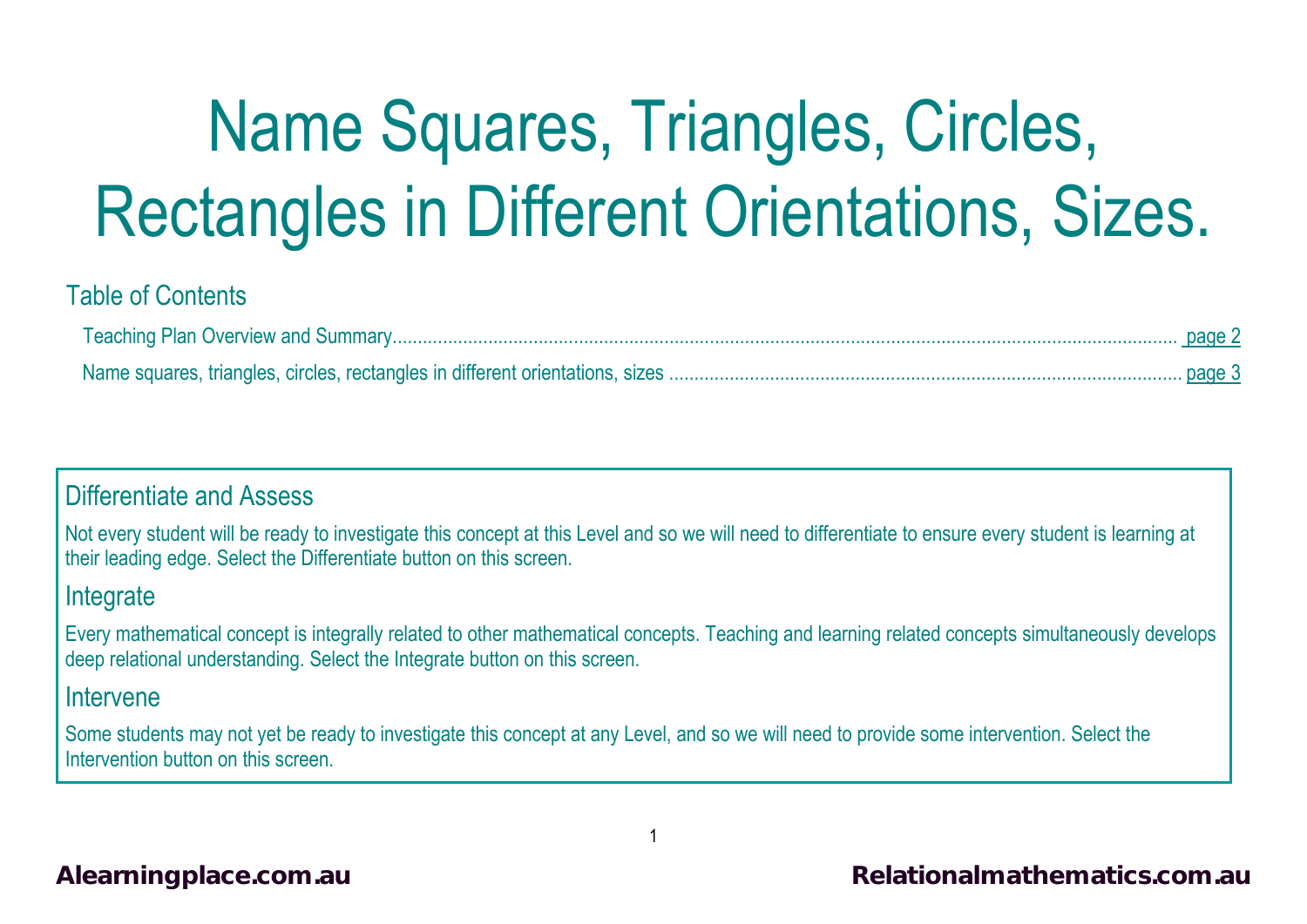#### <span id="page-1-0"></span>**NAME SQUARES, TRIANGLES, CIRCLES, RECTANGLES, DIFFERENT ORIENTATIONS, SIZES.**

#### **EXPLICIT TEACHING PLAN OVERVIEW PAGE**

**THIS PAGE IS A SUMMARY OF THE EXPLICIT TEACHING PLAN, INCLUDING STRATEGIC QUESTIONS, AND DESRIBING THE SEQUENCE WHICH WILL OCCUR OVER MULTIPLE LESSONS.**

| RESOURCES: PAPERSQUARES, CIRCLES, RECTANGLES, AND TRIANGLES, PENCIL, PAPER                                                                                                |                                                                                                                                                                                                                                      |  |
|---------------------------------------------------------------------------------------------------------------------------------------------------------------------------|--------------------------------------------------------------------------------------------------------------------------------------------------------------------------------------------------------------------------------------|--|
| <b>WHAT COULD WE DO?</b>                                                                                                                                                  | WHAT LANGUAGE COULD WE USE TO EXPLAIN AND ASK QUESTIONS?                                                                                                                                                                             |  |
| Children:<br>name squares in different orientations and sizes, for example,<br>$\bullet$<br>name triangles in different orientations and sizes, for example,<br>$\bullet$ | Children:<br>ask questions about squares, triangles, circles and rectangles in different<br>orientations and sizes, for example,<br>What shape is this?<br>If I turn it, what shape is it now?<br>If it is larger, what shape is it? |  |
| name rectangles in different orientations and sizes, for example,<br>٠<br>name circles in different orientations and sizes, for example,                                  | Does a shape's name change if we turn it?<br>Does a shape's name change if its size changes?                                                                                                                                         |  |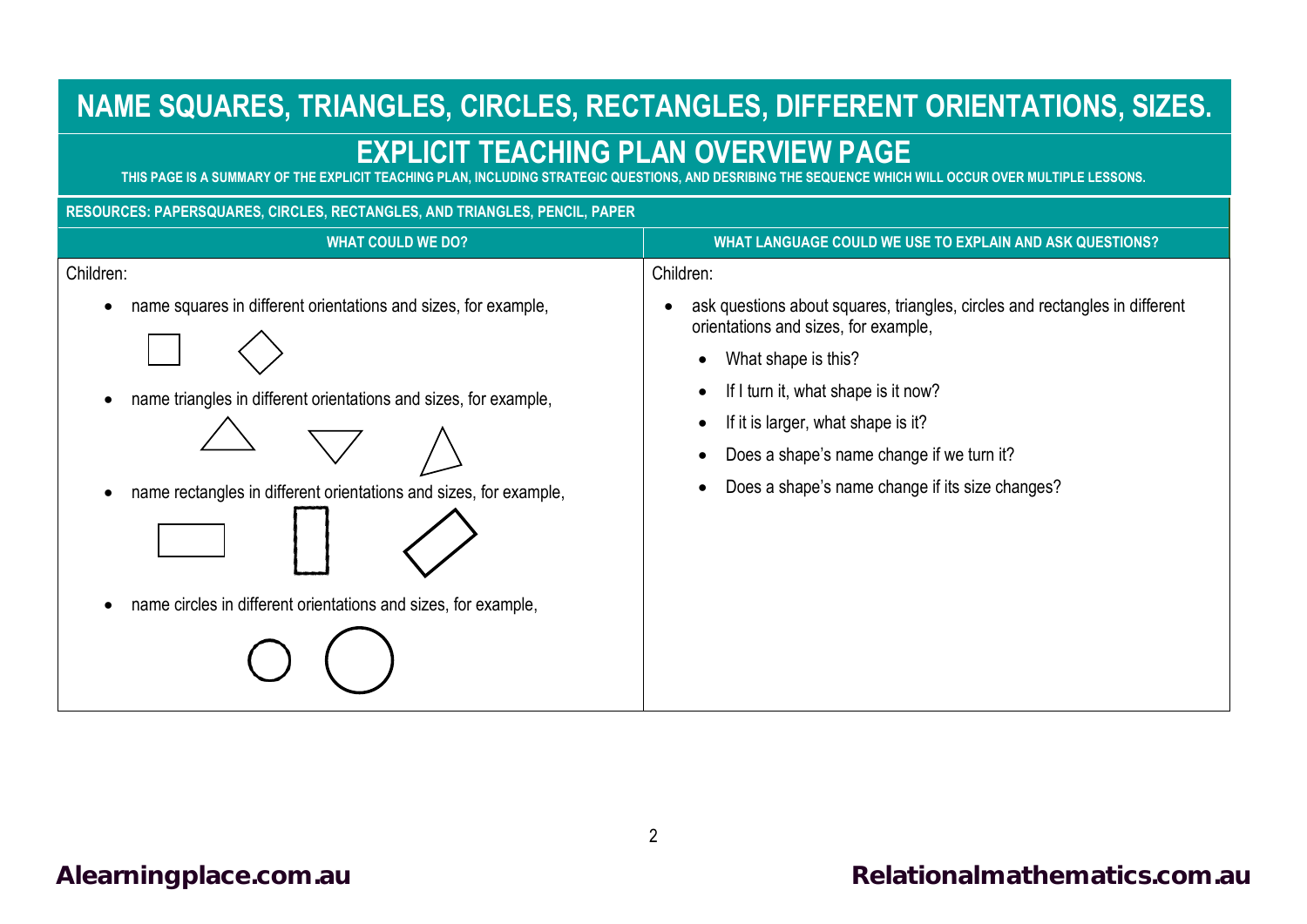### <span id="page-2-0"></span>**NAME SQUARES, TRIANGLES, CIRCLES, RECTANGLES, DIFFERENT ORIENTATIONS, SIZES.**

## **EXPLICIT TEACHING PLAN**<br>FULL EXPLICIT TEACHING PLAN. EMBEDDING DEEP RELATIONAL UNDERSTANDING. METALANGUAGE. AND QUES

**METAL ANGUAGE, AND QUESTIONS THAT MAY BE USED OVER MULTIPLE LESSONS.** 

| <b>WHAT COULD WE DO?</b>                                                                                                                                                                       | WHAT LANGUAGE COULD WE USE TO EXPLAIN AND ASK QUESTIONS?                                                                                                                                                                            |
|------------------------------------------------------------------------------------------------------------------------------------------------------------------------------------------------|-------------------------------------------------------------------------------------------------------------------------------------------------------------------------------------------------------------------------------------|
| Children think about, talk and listen to a friend about, then have the opportunity to<br>share what they already know.                                                                         | ► Today we're going to investigate shapes.<br>► What do you already know about shapes?<br>$\triangleright$ Talk to a friend about shapes.<br>► Is anybody ready to share what they are thinking about shapes?                       |
| Display a square piece of paper, for example,<br>Children use their own informal language to describe shapes as they learn to name<br>and identify different shapes in different orientations. | Today we're going to investigate shapes.<br>$\triangleright$ What shape is this piece of paper?<br>$\triangleright$ Is this shape, a square?                                                                                        |
| Turn the square diagonally, for example,<br>Children may suggest the shape is now a diamond. A diamond is not the name of a<br>geometric shape!                                                | I'm going to turn the square, like this.<br>$\triangleright$ What shape is this now?<br>$\triangleright$ Is it still a square?<br>Do shapes change their name if they turn around?<br>► Do you change your name if you turn around? |

3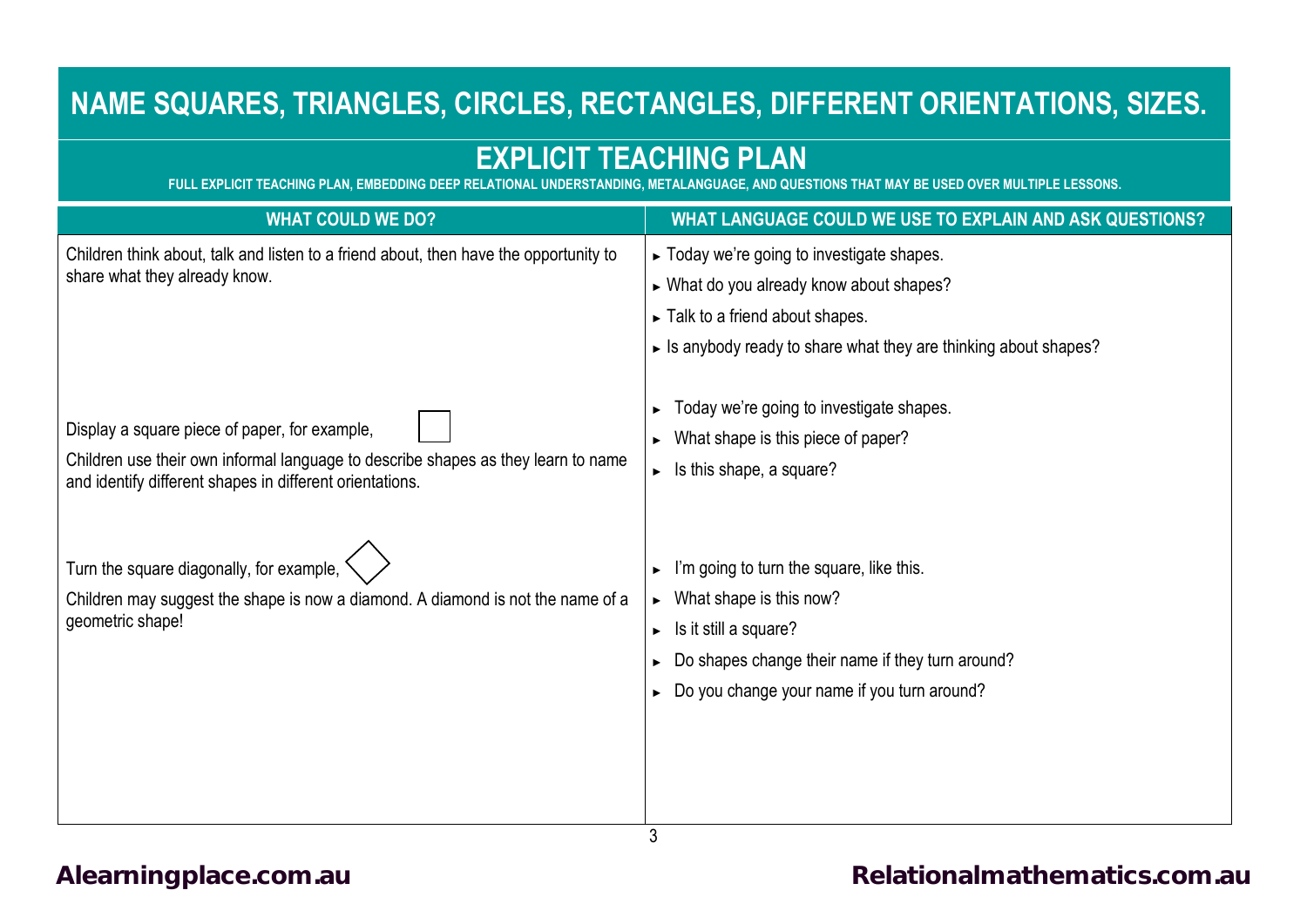| Children stand up.                               | Everyone stand up.<br>×.                                 |
|--------------------------------------------------|----------------------------------------------------------|
| Children repeatedly turn and say their name.     | $\triangleright$ Say your name!                          |
|                                                  | Now turn and face the window.                            |
|                                                  | Say your name!<br>▶                                      |
|                                                  | Now turn and face the back wall.                         |
|                                                  | $\triangleright$ Say your name!                          |
|                                                  | Now turn and face the door.                              |
|                                                  | $\triangleright$ Say your name!                          |
|                                                  | $\blacktriangleright$ Everyone sit down.                 |
|                                                  |                                                          |
|                                                  | When you turned around, did your name change?<br>▶       |
|                                                  | Does your name stay the same if you turn around?<br>▶    |
| Place the square in different orientations.      | Does the square's name change if we turn it around?<br>▶ |
|                                                  | $\triangleright$ Is it still called a square?            |
| Display squares of different sizes, for example, | Is this a square?<br>▶                                   |
|                                                  | $\triangleright$ Is this a square?                       |
|                                                  | Are all of these squares?<br>▶                           |
|                                                  | $\triangleright$ Does it matter what size the square is? |
|                                                  | $\triangleright$ Is it still a square?                   |
|                                                  |                                                          |
| Draw a square as you describe the lines.         | Let's investigate how we could draw a square.<br>▶       |
|                                                  | Could we draw a straight line going this way?<br>▶       |
|                                                  | And a straight line going this way?                      |
|                                                  | And a straight line going this way?                      |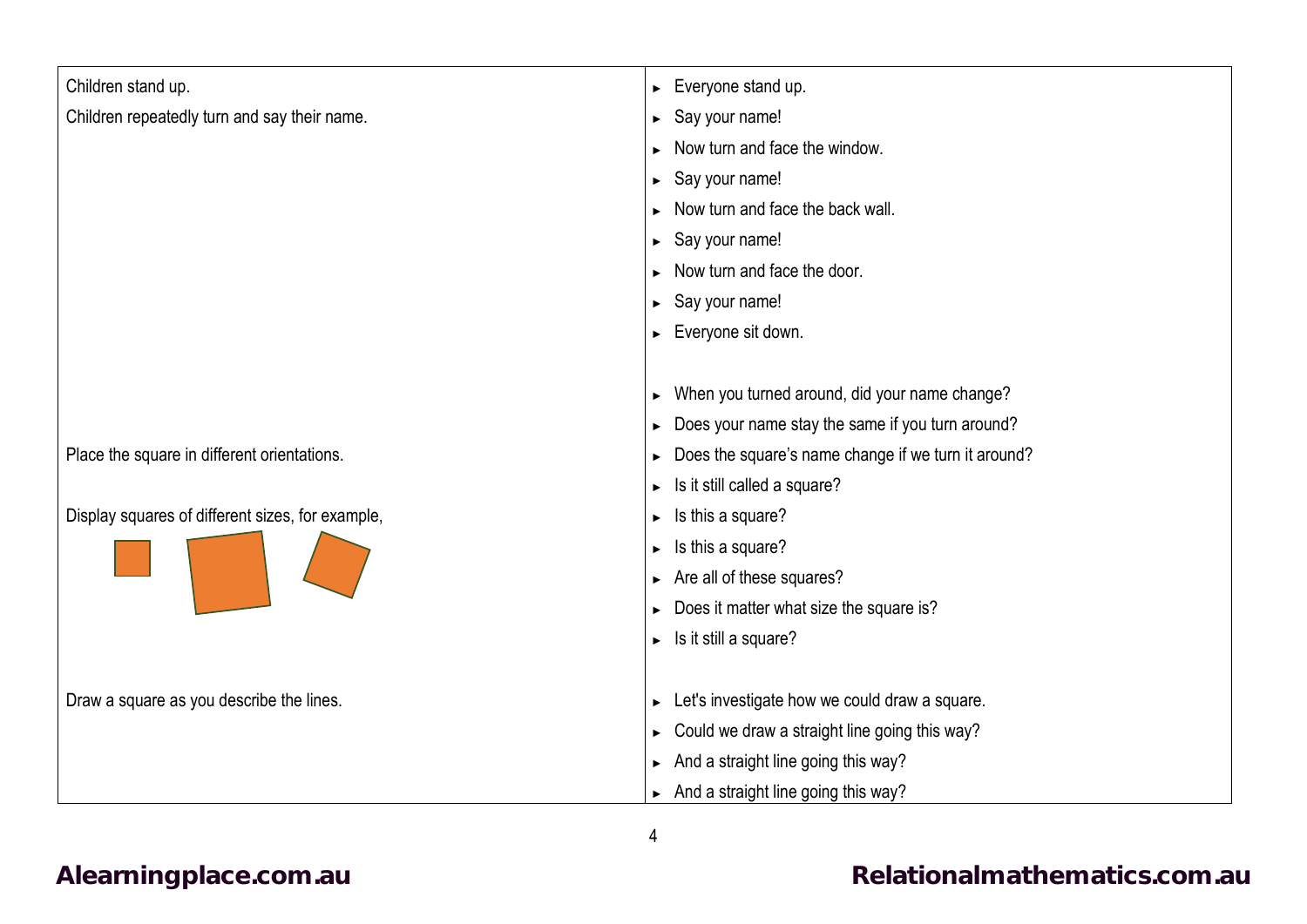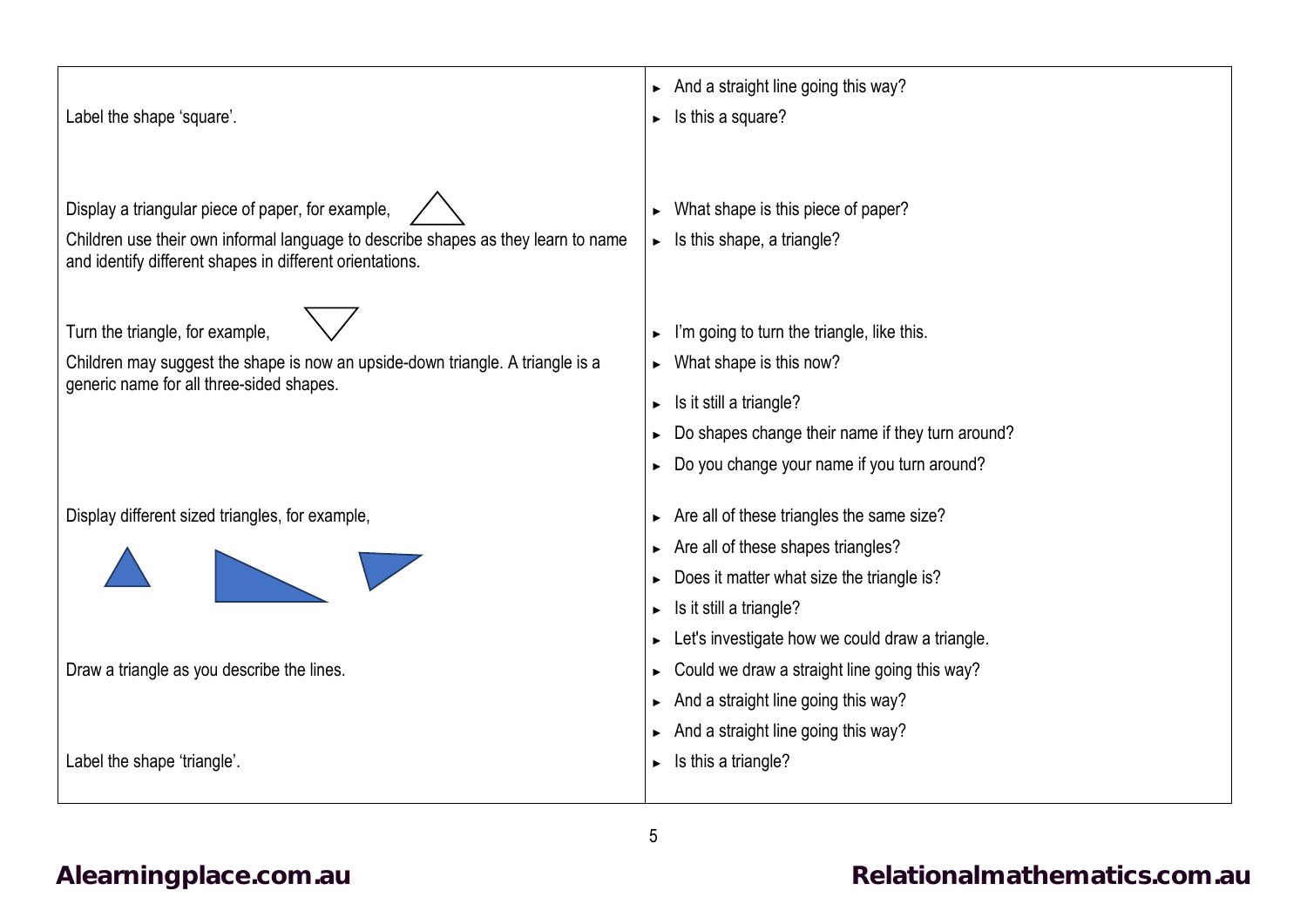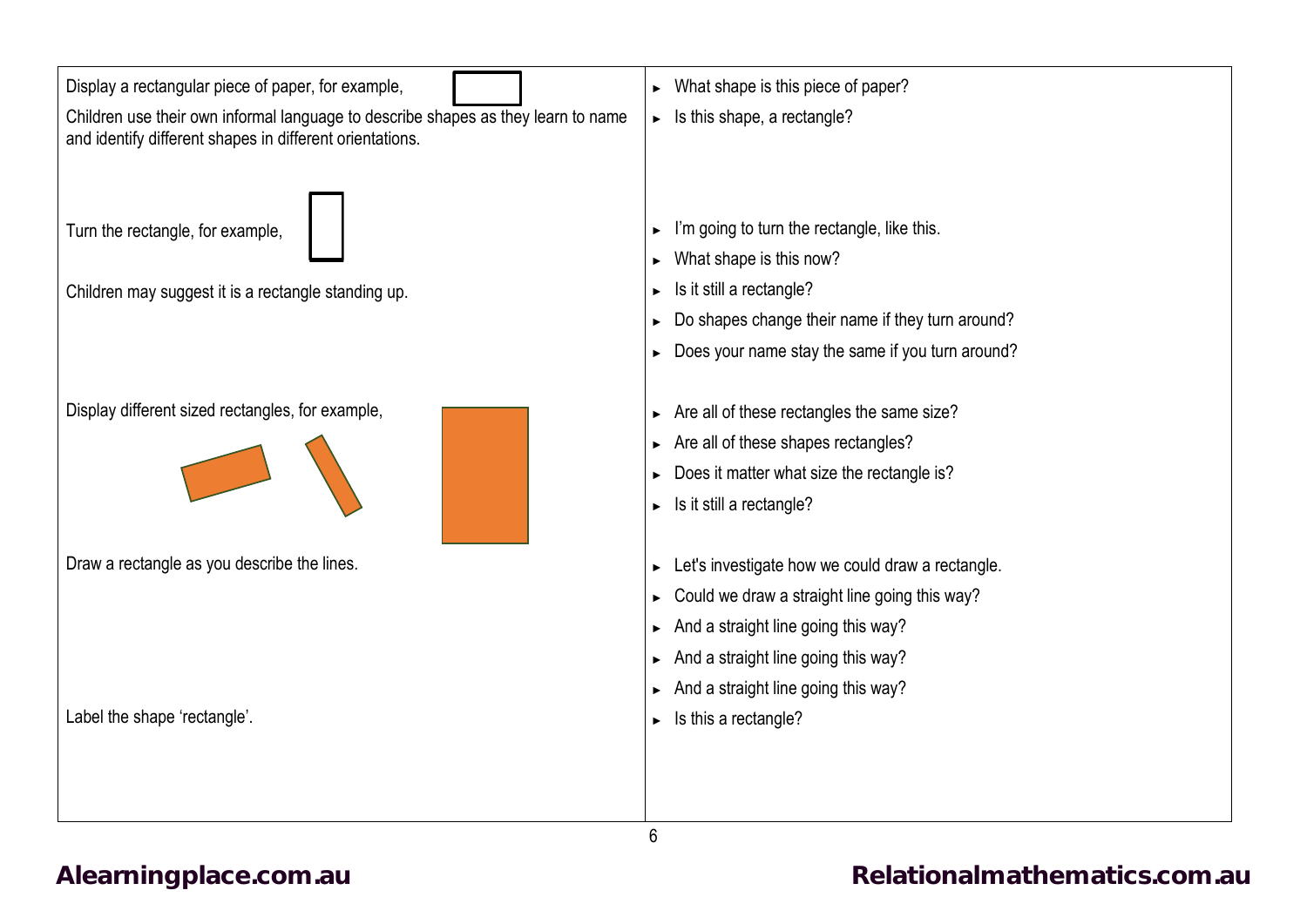| Display a circular piece of paper, for example,                                                                                               | $\triangleright$ What shape is this piece of paper?<br>$\triangleright$ Is this shape, a circle?                                                                                                             |
|-----------------------------------------------------------------------------------------------------------------------------------------------|--------------------------------------------------------------------------------------------------------------------------------------------------------------------------------------------------------------|
| Children use their own informal language to describe shapes as they learn to name<br>and identify different shapes in different orientations. |                                                                                                                                                                                                              |
| Turn the circle, for example,                                                                                                                 | I'm going to turn the circle, like this.<br>$\triangleright$ What shape is this now?<br>$\triangleright$ Is it still a circle?<br>$\triangleright$ Does a circle still look the same if it is turned around? |
| Display different sized circles, for example,                                                                                                 | $\triangleright$ Are all of these circles the same size?<br>$\triangleright$ Are all of these shapes circles?<br>Does it matter what size the circle is?<br>$\triangleright$ Is it still a circle?           |
| Draw a circle as you describe the line.<br>Label the shape 'circle'.                                                                          | Let's investigate how we could draw a circle.<br>×.<br>> Could we draw a curved line going all of the way around?<br>$\triangleright$ Is this a circle?                                                      |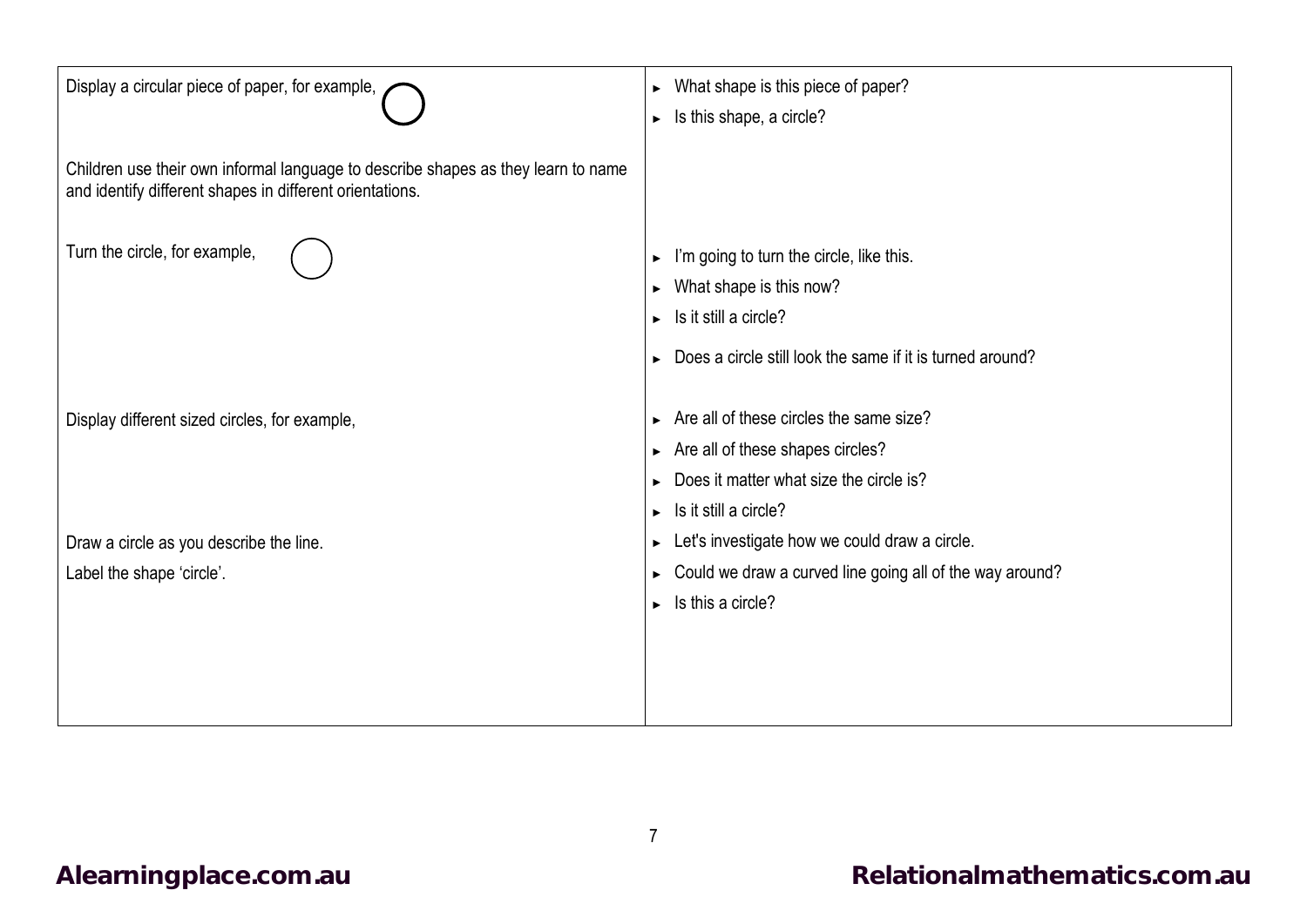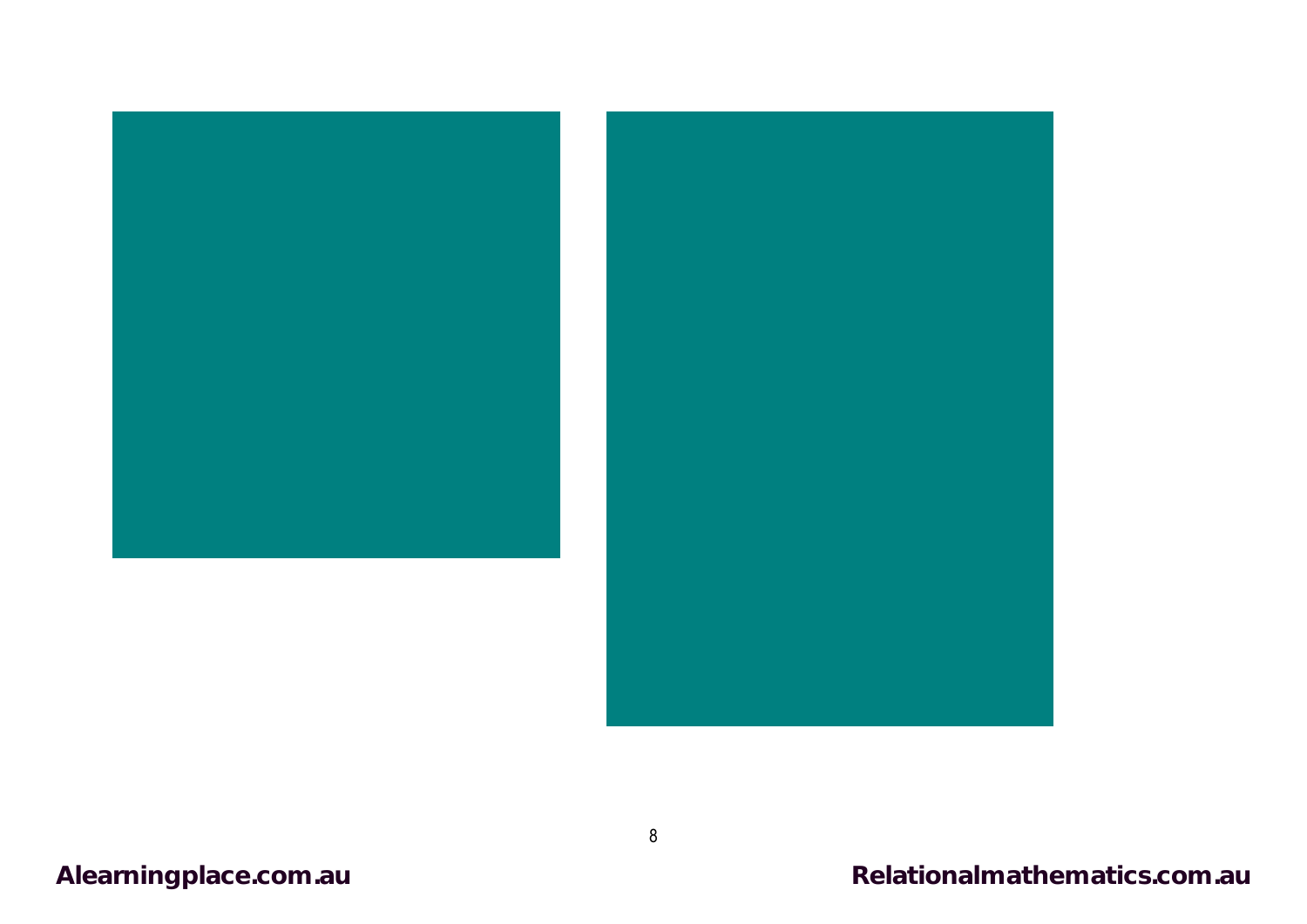